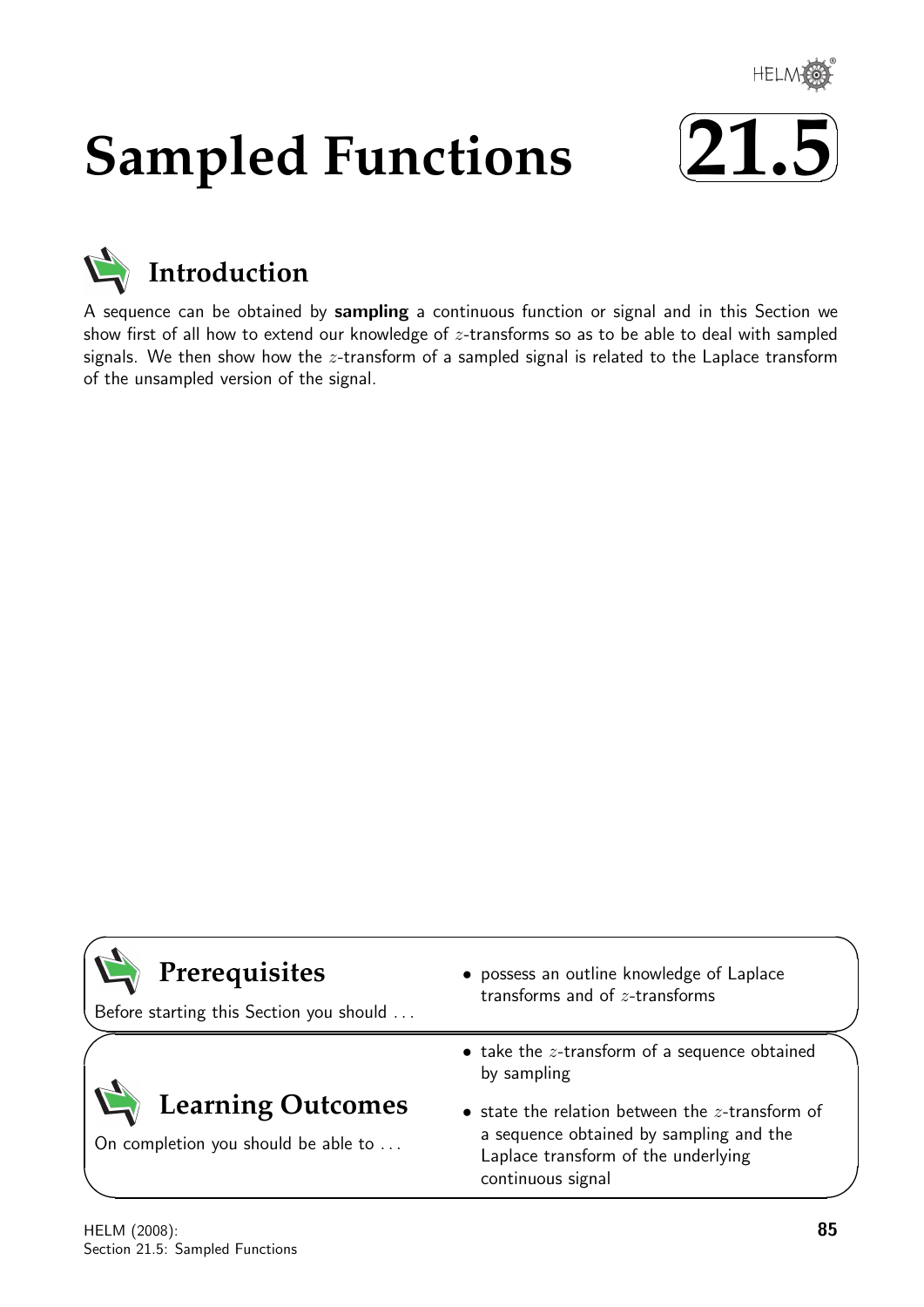## **1. Sampling theory**

If a **continuous-time** signal  $f(t)$  is sampled at terms  $t = 0, T, 2T, \ldots nT, \ldots$  then a sequence of values

$$
\{f(0), f(T), f(2T), \ldots f(nT), \ldots\}
$$

is obtained. The quantity  $T$  is called the sample interval or sample period.



Figure 18

In the previous Sections of this Workbook we have used the simpler notation  $\{f_n\}$  to denote a sequence. If the sequence has actually arisen by sampling then  $f_n$  is just a convenient notation for the sample value  $f(nT)$ .

Most of our previous results for z-transforms of sequences hold with only minor changes for sampled signals.

So consider a continuous signal  $f(t)$ ; its z-transform is the z-transform of the sequence of sample values i.e.

$$
\mathbb{Z}{f(t)} = \mathbb{Z}{f(nT)} = \sum_{n=0}^{\infty} f(nT)z^{-n}
$$

We shall briefly obtain z-transforms of common sampled signals utilizing results obtained earlier. You may assume that all signals are sampled at  $0, T, 2T, \ldots nT, \ldots$ 

#### Unit step function

$$
u(t) = \begin{cases} 1 & t \ge 0 \\ 0 & t < 0 \end{cases}
$$

Since the sampled values here are a sequence of 1's,

$$
\mathbb{Z}{u(t)} = \mathbb{Z}{u_n} = \frac{1}{\frac{1-z^{-1}}{z}}
$$

$$
= \frac{z}{z-1} \qquad |z| > 1
$$

where  $\{u_n\}=\{1,~1,~1,~\ldots\}$  is the unit step sequence. ↑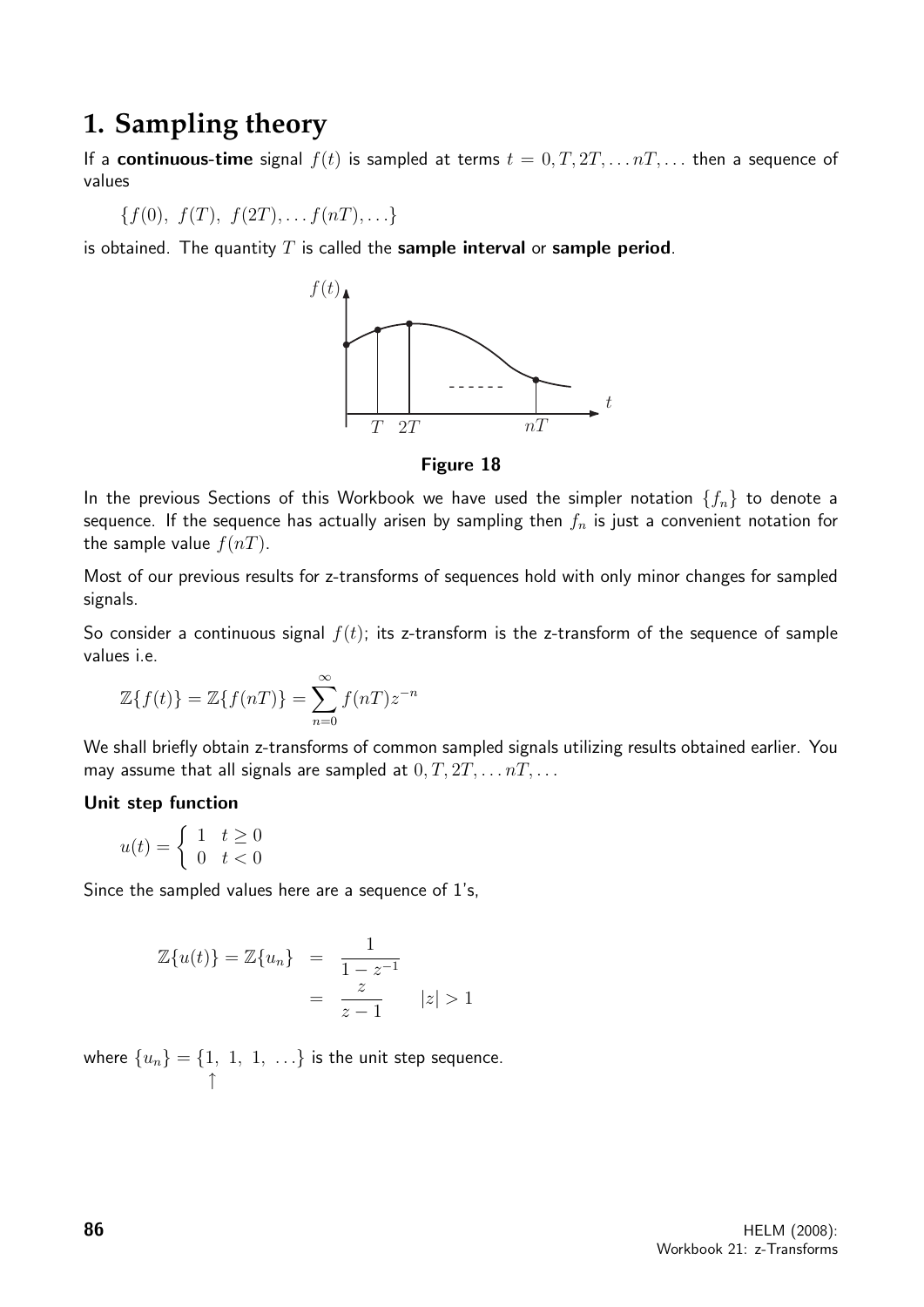

#### Ramp function

$$
r(t) = \begin{cases} t & t \ge 0\\ 0 & t < 0 \end{cases}
$$

The sample values here are

$$
\{r(nT)\} = \{0, T, 2T, \ldots\}
$$

The ramp sequence  $\{r_n\} = \{0, 1, 2, ...\}$  has z-transform  $\frac{z}{(z-1)^2}$ . Hence  $\mathbb{Z}\lbrace r(nT)\rbrace = \frac{Tz}{\sqrt{z}}$  $\frac{1}{(z-1)^2}$  since  $\{r(nT)\} = T\{r_n\}.$ 



Obtain the z-transform of the exponential signal

$$
f(t) = \begin{cases} e^{-\alpha t} & t \ge 0 \\ 0 & t < 0. \end{cases}
$$

[Hint: use the z-transform of the geometric sequence  $\{a^n\}$ .]



#### Answer

The sample values of the exponential are

$$
\begin{cases}\n\{1, e^{-\alpha T}, e^{-\alpha 2T}, \dots, e^{-\alpha n T}, \dots\} \\
\text{i.e. } f(nT) = e^{-\alpha n T} = (e^{-\alpha T})^n.\n\end{cases}
$$
\n
$$
\text{But } \mathbb{Z}\{a^n\} = \frac{z}{z-a}
$$
\n
$$
\therefore \qquad \mathbb{Z}\{(e^{-\alpha T})^n\} = \frac{z}{z - e^{-\alpha T}} = \frac{1}{1 - e^{-\alpha T}z^{-1}}
$$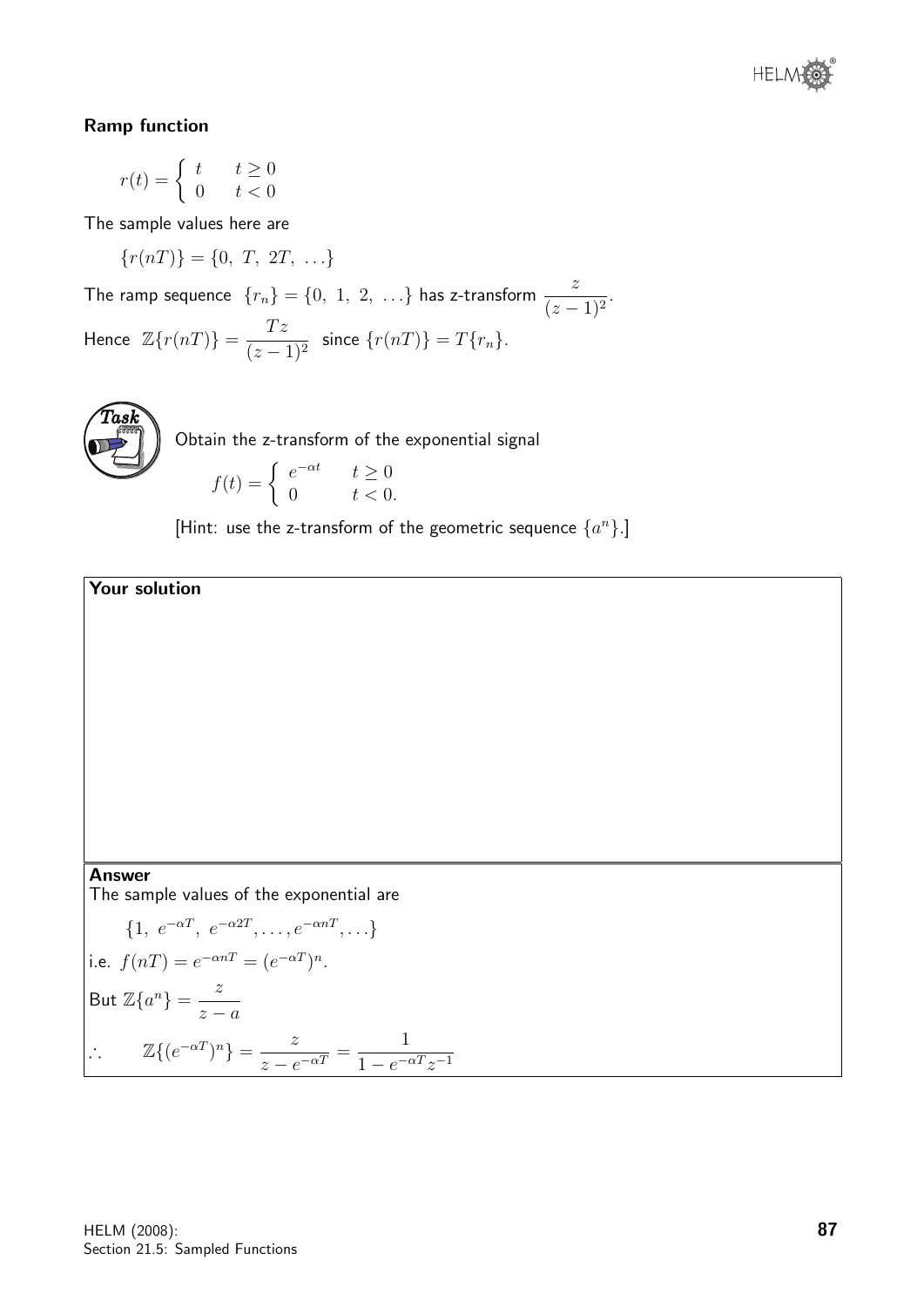#### **Sampled sinusoids**

Earlier in this Workbook we obtained the z-transform of the sequence  $\{\cos \omega n\}$  i.e.

$$
\mathbb{Z}\{\cos \omega n\} = \frac{z^2 - z\cos \omega}{z^2 - 2z\cos \omega + 1}
$$

Hence, since sampling the continuous sinusoid

$$
f(t) = \cos \omega t
$$

yields the sequence  $\{\cos n\omega T\}$  we have, simply replacing  $\omega$  by  $\omega T$  in the z-transform:

$$
\mathbb{Z}\{\cos \omega t\} = \mathbb{Z}\{\cos n\omega T\}
$$

$$
= \frac{z^2 - z\cos \omega T}{z^2 - 2z\cos \omega T + 1}
$$



Obtain the z-transform of the sampled version of the sine wave  $f(t) = \sin \omega t$ .

## Your solution Answer  $\mathbb{Z}\{\sin \omega n\} = \frac{z \sin \omega}{2}$  $z^2 - 2z \cos \omega + 1$  $\therefore$  Z{sin  $\omega t$ } = Z{sin  $n\omega T$ } =  $z \sin \omega T$  $z^2 - 2z \cos \omega T + 1$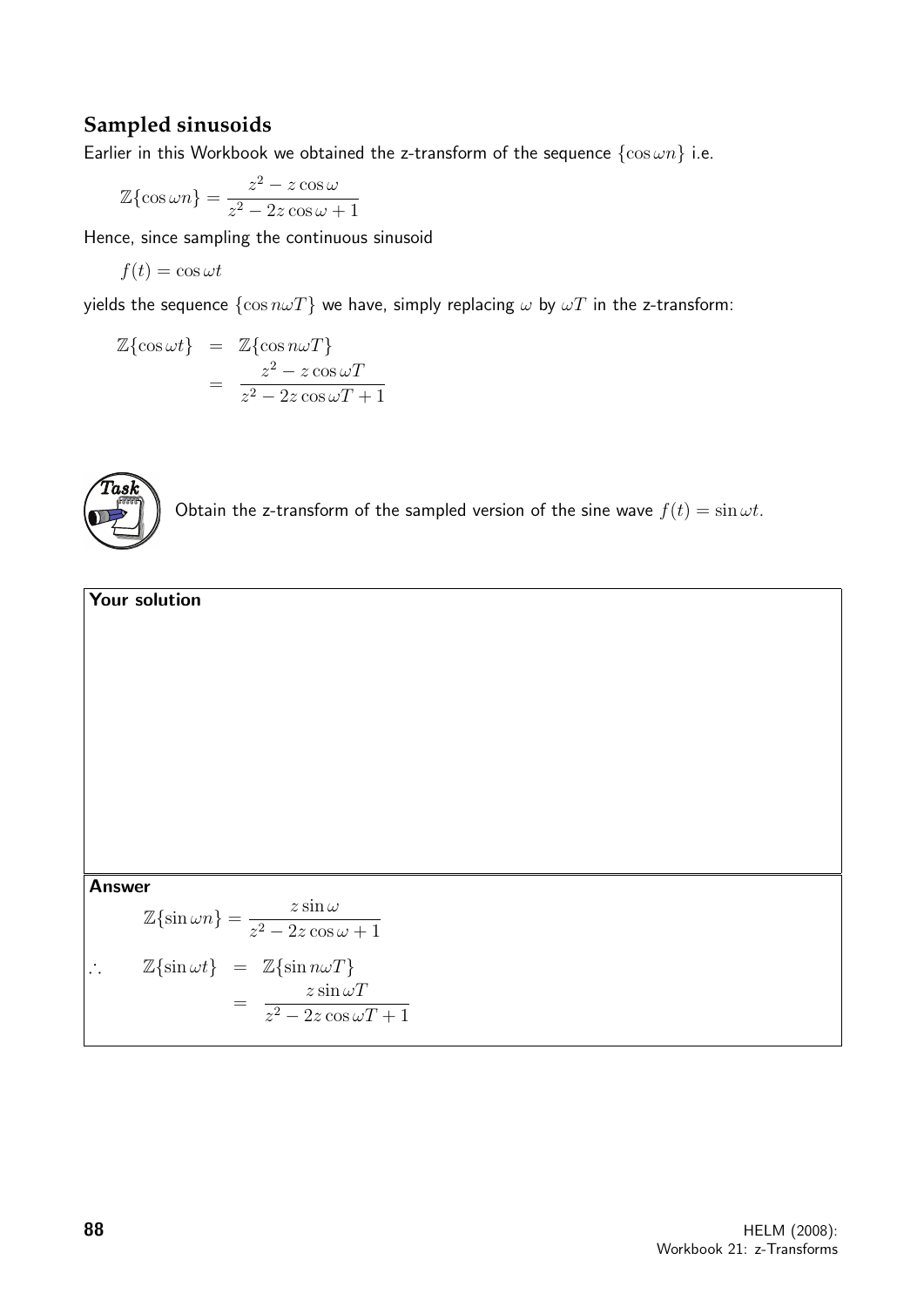

#### **Shift theorems**

These are similar to those discussed earlier in this Workbook but for sampled signals the shifts are by integer multiples of the sample period T. For example a simple right shift, or delay, of a sampled signal by one sample period is shown in the following figure:





The right shift properties of z-transforms can be written down immediately. (Look back at the shift properties in Section 21.2 subsection 5, if necessary:)

If  $y(t)$  has z-transform  $Y(z)$  which, as we have seen, really means that its sample values  $\{y(nT)\}$ give  $Y(z)$ , then for  $y(t)$  shifted to the right by one sample interval the z-transform becomes

$$
\mathbb{Z}{y(t-T)} = y(-T) + z^{-1}Y(z)
$$

The proof is very similar to that used for sequences earlier which gave the result:

$$
\mathbb{Z}\{y_{n-1}\}=y_{-1}+z^{-1}Y(z)
$$



Using the result

$$
\mathbb{Z}{y_{n-2}} = y_{-2} + y_{-1}z^{-1} + z^{-2}Y(z)
$$

write down the result for  $\mathbb{Z}{y(t-2T)}$ 

#### Your solution

#### Answer

 $\mathbb{Z}{y(t-2T)} = y(-2T) + y(-T)z^{-1} + z^{-2}Y(z)$ 

These results can of course be generalised to obtain  $\mathbb{Z}{y(t-m)}$  where m is any positive integer. In particular, for causal or one-sided signals  $y(t)$  (i.e. signals which are zero for  $t < 0$ ):

 $\mathbb{Z}\lbrace y(t-mT)\rbrace = z^{-m}Y(z)$ 

Note carefully here that the power of z is still  $z^{-m}$  not  $z^{-mT}$ .

HELM (2008): Section 21.5: Sampled Functions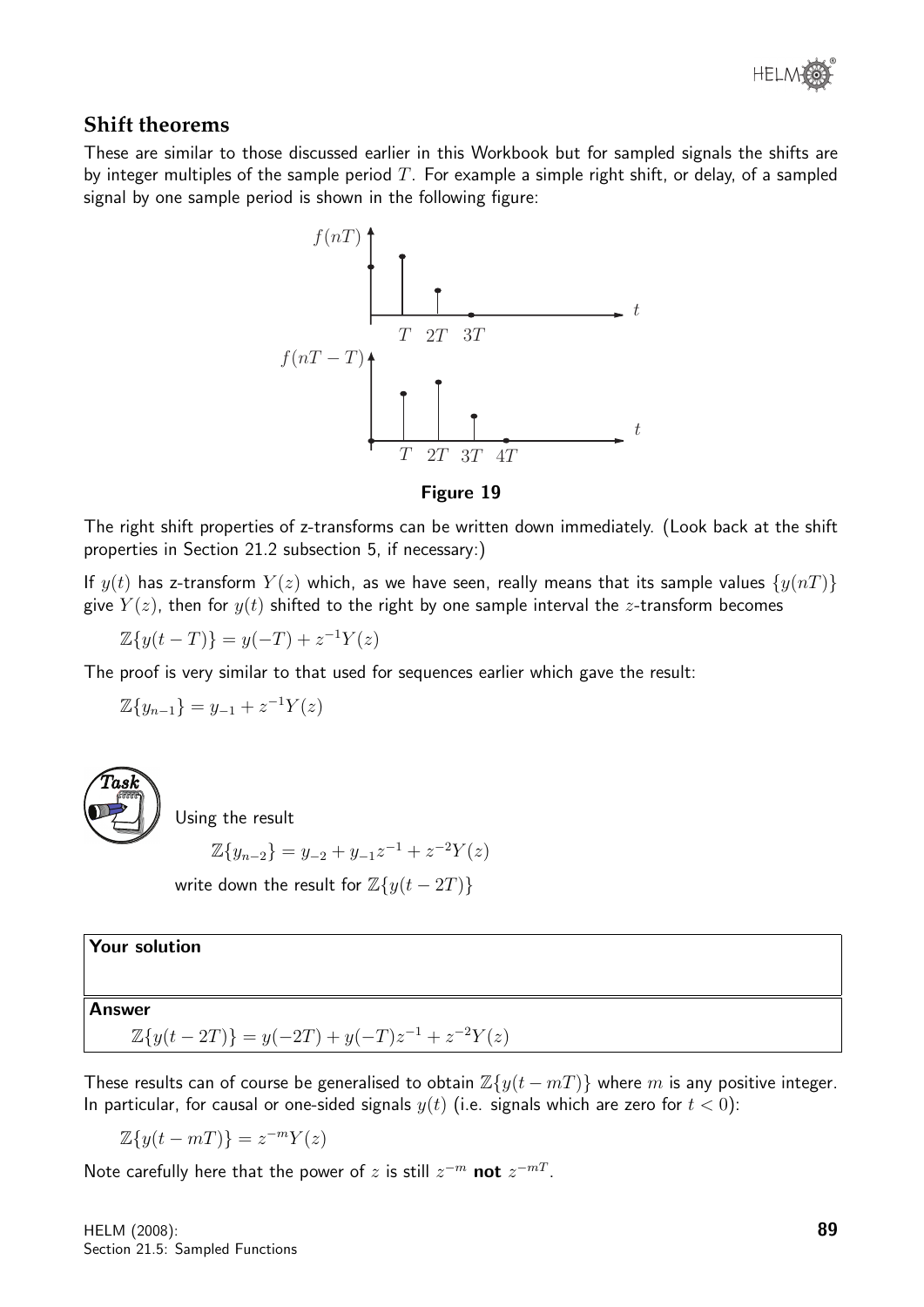#### Examples:

For the unit step function we saw that:

$$
\mathbb{Z}{u(t)} = \frac{z}{z-1} = \frac{1}{1-z^{-1}}
$$

Hence from the shift properties above we have immediately, since  $u(t)$  is certainly causal,

$$
\mathbb{Z}{u(t-T)} = \frac{zz^{-1}}{z-1} = \frac{z^{-1}}{1-z^{-1}}
$$

$$
\mathbb{Z}{u(t-3T)} = \frac{zz^{-3}}{z-1} = \frac{z^{-3}}{1-z^{-1}}
$$

and so on.



Figure 20

## **2. z-transforms and Laplace transforms**

In this Workbook we have developed the theory and some applications of the z-transform from first principles. We mentioned much earlier that the z-transform plays essentially the same role for discrete systems that the Laplace transform does for continuous systems. We now explore the precise link between these two transforms. A brief knowledge of Laplace transform will be assumed.

At first sight it is not obvious that there is a connection. The z-transform is a summation defined, for a sampled signal  $f_n \equiv f(nT)$ , as

$$
F(z) = \sum_{n=0}^{\infty} f(nT) z^{-n}
$$

while the Laplace transform written symbolically as  $\mathbb{L}{f(t)}$  is an **integral**, defined for a continuous time function  $f(t)$ ,  $t \geq 0$  as

$$
F(s) = \int_0^\infty f(t)e^{-st}dt.
$$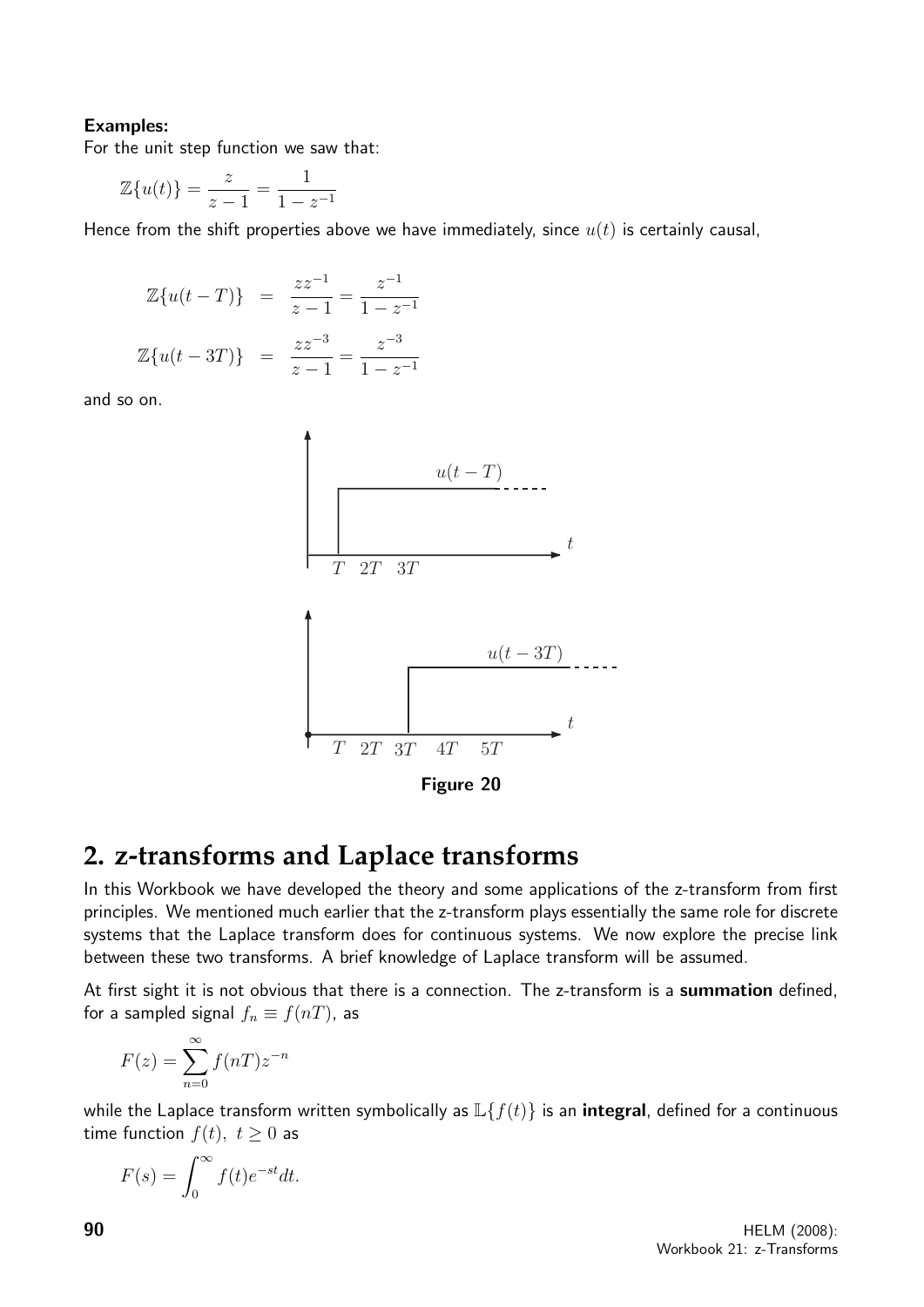Thus, for example, if

 $f(t) = e^{-\alpha t}$  (continuous time exponential)

$$
\mathbb{L}{f(t)} = F(s) = \frac{1}{s+\alpha}
$$

which has a (simple) pole at  $s = -\alpha = s_1$  say. As we have seen, sampling  $f(t)$  gives the sequence  $\{f(nT)\}=\{e^{-\alpha nT}\}$  with z-transform

$$
F(z) = \frac{1}{1 - e^{-\alpha T} z^{-1}} = \frac{z}{z - e^{-\alpha T}}.
$$

The z-transform has a pole when  $z = z_1$  where

$$
z_1 = e^{-\alpha T} = e^{s_1 T}
$$

[Note the abuse of notations in writing both  $F(s)$  and  $F(z)$  here since in fact these are **different** functions.]

**Task**  
The continuous time function 
$$
f(t) = te^{-\alpha t}
$$
 has Laplace transform  

$$
F(s) = \frac{1}{(s+\alpha)^2}
$$

Firstly write down the pole of this function and its order:

Answer  $F(s) = \frac{1}{(s+1)^2}$  $\frac{1}{(s+\alpha)^2}$  has its pole at  $s=s_1=-\alpha$ . The pole is second order.

Now obtain the z-transform  $F(z)$  of the sampled version of  $f(t)$ , locate the pole(s) of  $F(z)$  and state the order:

#### Your solution

Your solution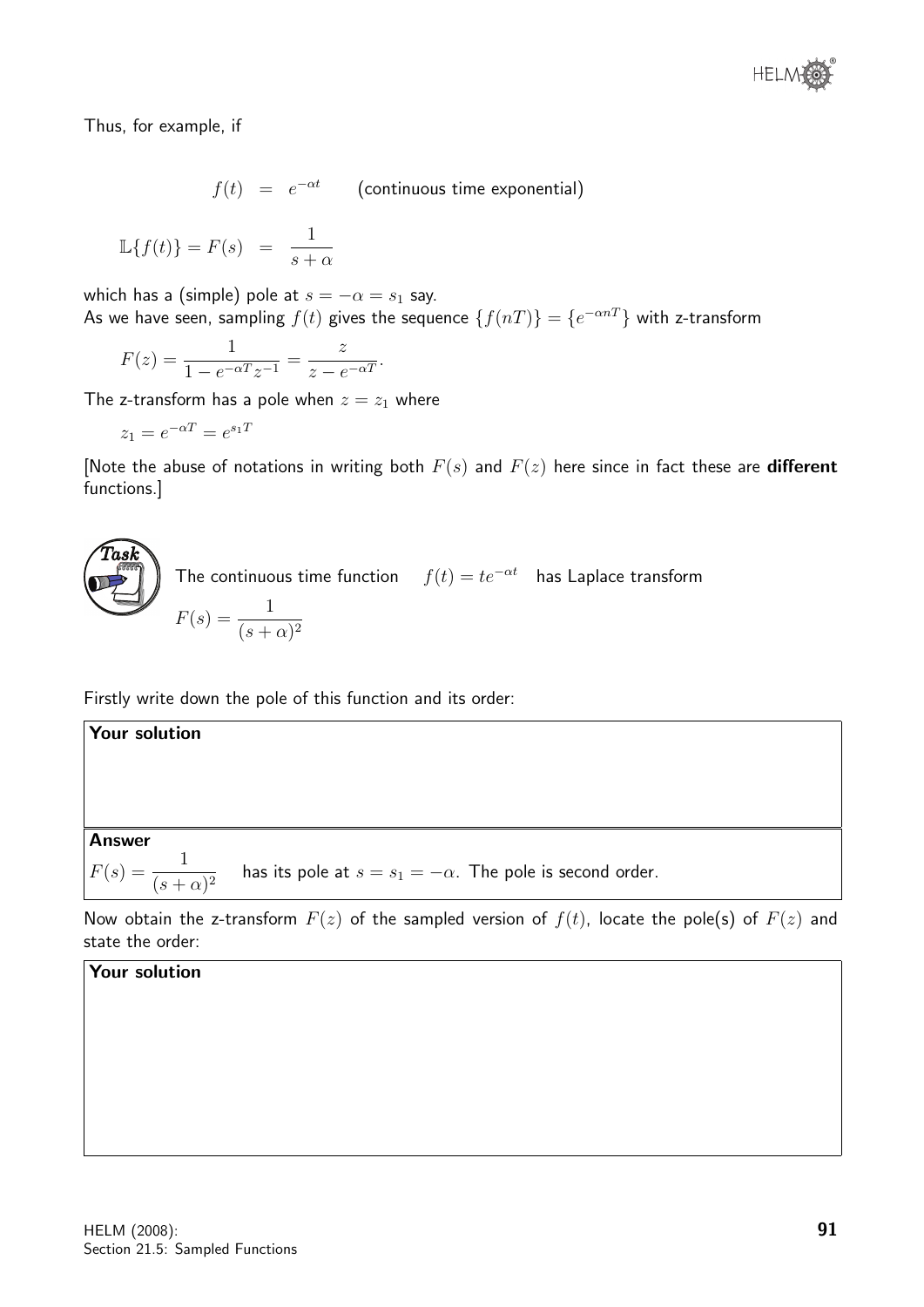Answer Consider  $f(nT) = nTe^{-\alpha nT} = (nT)(e^{-\alpha T})^n$ The ramp sequence  $\{nT\}$  has z-transform  $\frac{Tz}{\sqrt{1-z^2}}$  $(z-1)^2$ ∴  $f(nT)$  has z-transform  $F(z) = \frac{T z e^{\alpha T}}{1 - e^T}$  $\frac{1}{(ze^{\alpha T}-1)^2} =$  $Tze^{-\alpha T}$  $\frac{1}{(z - e^{-\alpha T})^2}$  (see Key Point 8) This has a (second order) pole when  $z=z_1=e^{-\alpha T}=e^{s_1T}$ .

We have seen in both the above examples a close link between the pole  $s<sub>1</sub>$  of the Laplace transform of  $f(t)$  and the pole  $z_1$  of the z-transform of the sampled version of  $f(t)$  i.e.

$$
z_1 = e^{s_1 T} \tag{1}
$$

where  $T$  is the sample interval.

Multiple poles lead to similar results i.e. if  $F(s)$  has poles  $s_1, s_2, \ldots$  then  $F(z)$  has poles  $z_1, z_2, \ldots$ where  $z_i = e^{s_i T}$ .

The relation (1) between the poles is, in fact, an example of a more general relation between the values of  $s$  and  $z$  as we shall now investigate.



The rectangular pulse  $P_\epsilon(t)$  of width  $\varepsilon$  and height  $\frac{1}{\varepsilon}$ shown in Figure 21 encloses unit area and has Laplace transform

$$
P_{\varepsilon}(s) = \int_0^{\varepsilon} \frac{1}{\varepsilon} e^{-st} = \frac{1}{\varepsilon s} (1 - e^{-\varepsilon s})
$$
\n(2)

As  $\varepsilon$  becomes smaller  $P_{\varepsilon}(t)$  becomes taller and narrower but still encloses unit area. The unit impulse function  $\delta(t)$  (sometimes called the Dirac delta function) can be defined as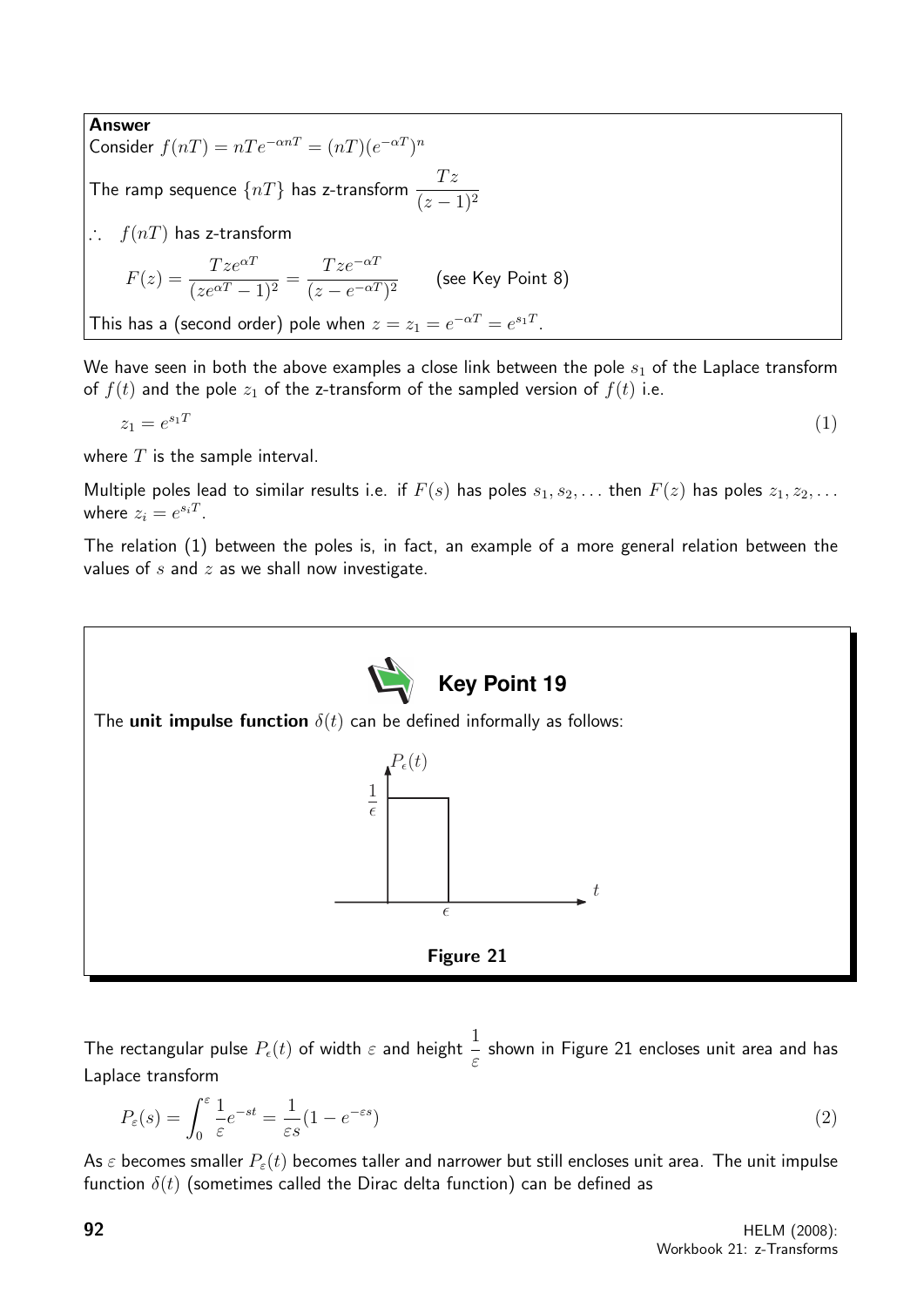

$$
\delta(t)=\lim_{\varepsilon\to 0}P_\varepsilon(t)
$$

The Laplace transform, say  $\Delta(s)$ , of  $\delta(t)$  can be obtained correspondingly by letting  $\epsilon \to 0$  in (2), i.e.

$$
\Delta(s) = \lim_{\varepsilon \to 0} \frac{1}{\varepsilon s} (1 - e^{-\varepsilon s})
$$
\n
$$
= \lim_{\varepsilon \to 0} \frac{1 - (1 - \varepsilon s + \frac{(\varepsilon s)^2}{2!} - \dots)}{\varepsilon s}
$$
\n
$$
= \lim_{\varepsilon \to 0} \frac{\varepsilon s - \frac{(\varepsilon s)^2}{2!} + \frac{(\varepsilon s)^3}{3!} + \dots}{\varepsilon s}
$$
\n
$$
= 1
$$
\ni.e.  $\mathbb{L}\delta(t) = 1$ \n(3)



Obtain the Laplace transform of this rectangular pulse and, by letting  $\varepsilon \to 0$ , obtain the Laplace transform of  $\delta(t - nT)$ .

 $\frac{1}{nT}$   $\frac{nT + \epsilon}{n}$ 

t

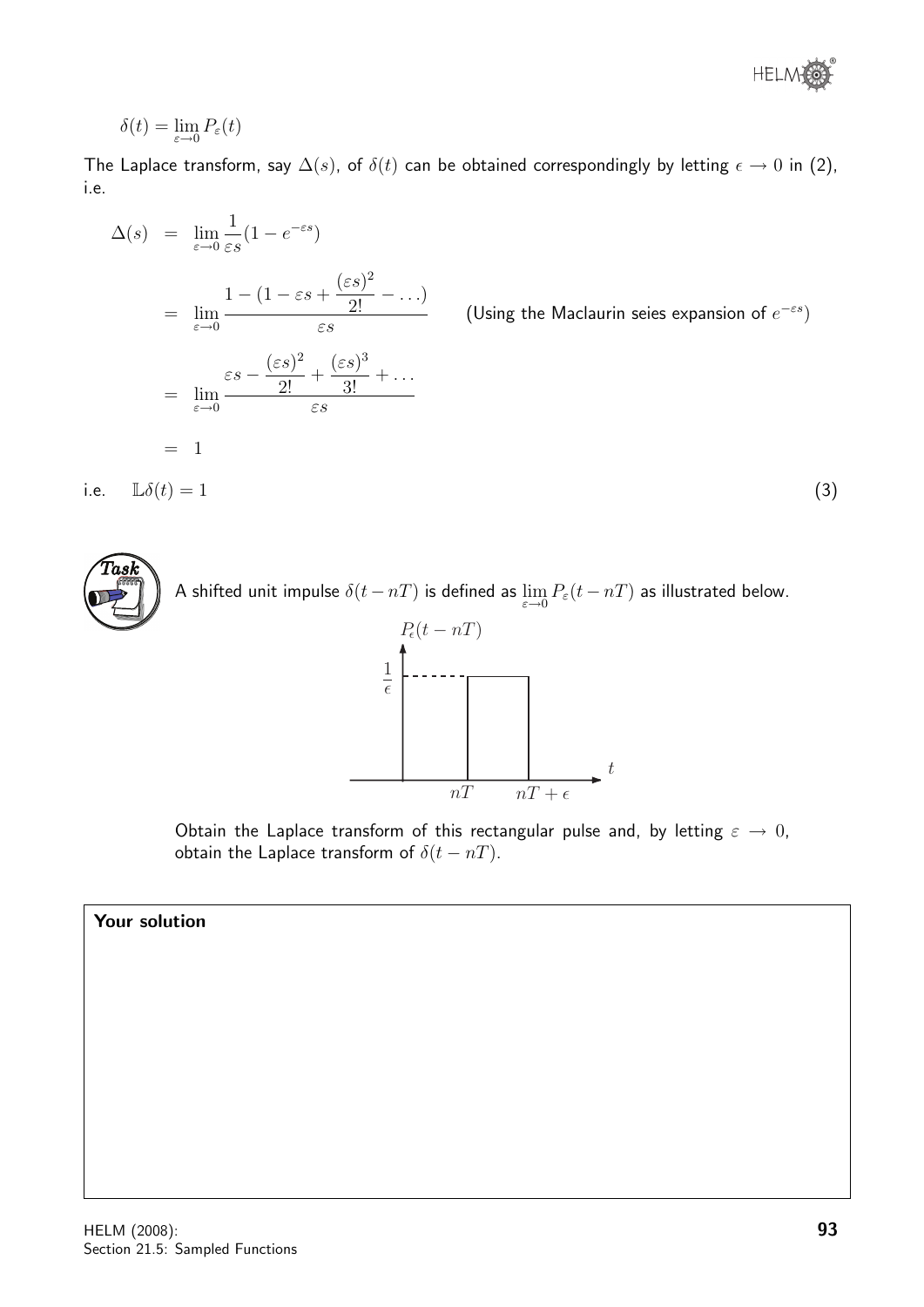Answer

$$
\mathbb{L}\lbrace P_{\varepsilon}(t - nT)\rbrace = \int_{nT}^{nT + \varepsilon} \frac{1}{\varepsilon} e^{-st} dt = \frac{1}{\varepsilon s} \left[ -e^{-st} \right]_{nT}^{nT + \varepsilon}
$$
\n
$$
= \frac{1}{\varepsilon s} \left( e^{-snT} - e^{-s(nT + \varepsilon)} \right)
$$
\n
$$
= \frac{1}{\varepsilon s} e^{-snT} (1 - e^{-s\varepsilon}) \to e^{-snT} \quad \text{as } \varepsilon \to 0
$$
\nHence

\n
$$
\mathbb{L}\lbrace \delta(t - nT) \rbrace = e^{-snT}
$$
\nwhich reduces to the result (3)

\n
$$
\mathbb{L}\lbrace \delta(t) \rbrace = 1 \quad \text{when } n = 0
$$
\n(4)

These results (3) and (4) can be compared with the results

$$
\mathbb{Z}\{\delta_n\}=1
$$

$$
\mathbb{Z}\{\delta_{n-m}\} = z^{-m}
$$

for discrete impulses of height 1.

Now consider a continuous function  $f(t)$ . Suppose, as usual, that this function is sampled at  $t = nT$ for  $n = 0, 1, 2, ...$ 



Figure 22

This sampled equivalent of  $f(t)$ , say  $f_*(t)$  can be defined as a sequence of equidistant impulses, the 'strength' of each impulse being the sample value  $f(nT)$ i.e.

$$
f_*(t) = \sum_{n=0}^{\infty} f(nT)\delta(t - nT)
$$

This function is a continuous-time signal i.e. is defined for all  $t$ . Using (4) it has a Laplace transform

$$
F_*(s) = \sum_{n=0}^{\infty} f(nT)e^{-snT}
$$
\n<sup>(5)</sup>

If, in this sum (5) we replace  $e^{sT}$  by  $z$  we obtain the z-transform of the sequence  $\{f(nT)\}$  of samples:

$$
\sum_{n=0}^{\infty} f(nT) z^{-n}
$$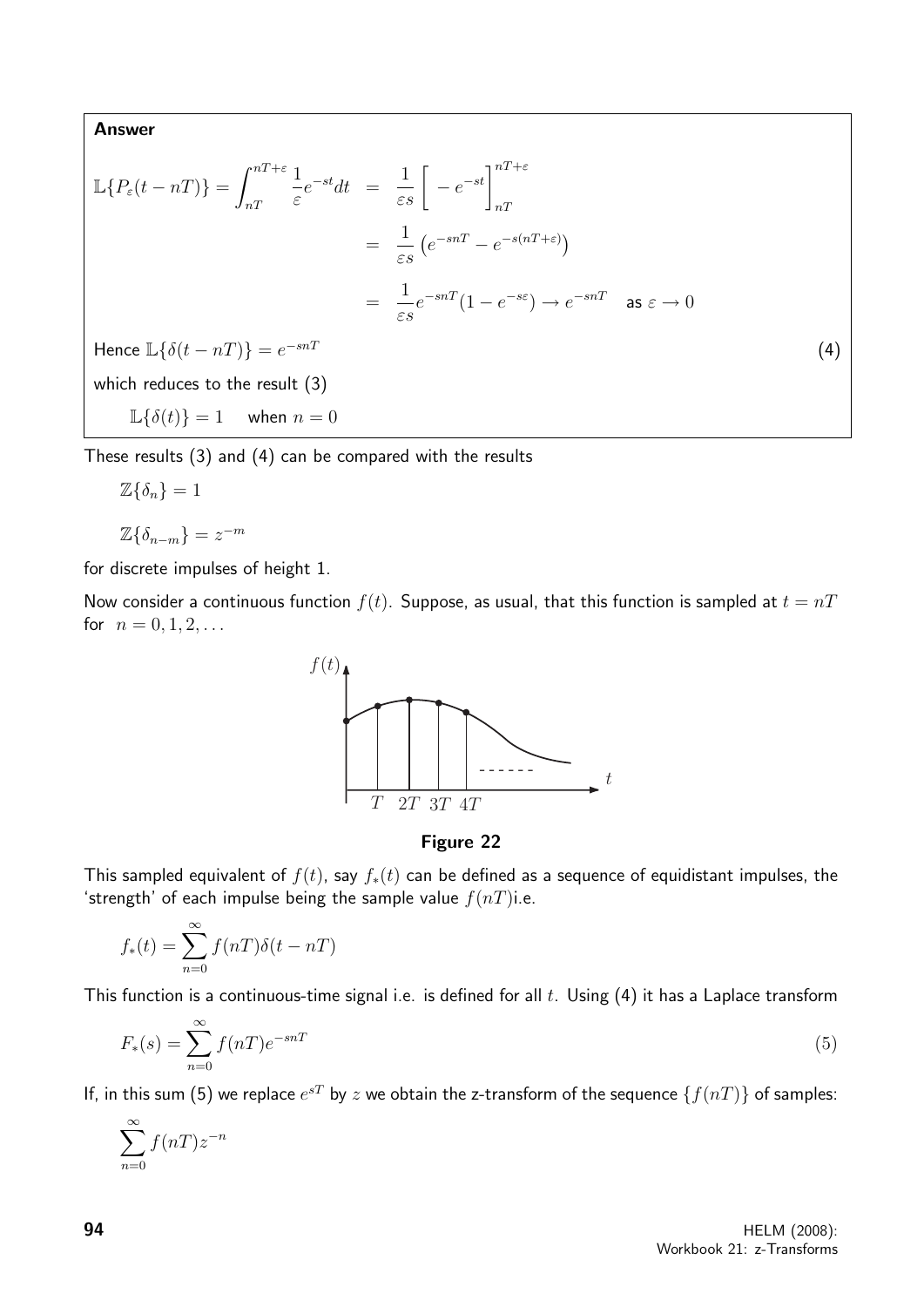

The Laplace transform

$$
F(s) = \sum_{n=0}^{\infty} f(nT)e^{-snT}
$$

of a sampled function is equivalent to the z-transform  $F(z)$  of the sequence  $\{f(nT)\}$  of sample values with  $z = e^{sT}$ .

### **Table 2: z-transforms of some sampled signals**

This table can be compared with the table of the z-transforms of sequences on the following page.

| f(t)<br>$t\geq 0$             | f(nT)<br>$n = 0, 1, 2, \ldots$     | F(z)                                                                                                                                        | Radius of convergence<br>$\boldsymbol{R}$ |
|-------------------------------|------------------------------------|---------------------------------------------------------------------------------------------------------------------------------------------|-------------------------------------------|
|                               |                                    |                                                                                                                                             |                                           |
| $\mathbf{1}$                  | $\mathbf{1}$                       | $\frac{z}{z-1}$                                                                                                                             | $\mathbf{1}$                              |
| $\boldsymbol{t}$              | nT                                 | $\frac{z}{(z-1)^2}$                                                                                                                         | $\mathbf{1}$                              |
| $t^2$                         | $(nT)^2$                           | $rac{T^2z(z+1)}{(z-1)^3}$                                                                                                                   | $\mathbf{1}$                              |
| $e^{-\alpha t}$               | $e^{-\alpha nT}$                   | $\frac{z}{z - e^{-\alpha T}}$                                                                                                               | $ e^{-\alpha T} $                         |
| $\sin \omega t$               | $\sin n\omega T$                   | $z \sin \omega T$<br>$\sqrt{z^2-2z\cos\omega T+1}$                                                                                          | $\mathbf{1}$                              |
| $\cos \omega t$               | $\cos n\omega T$                   | $\frac{z(z-\cos{\omega T})}{z^2-2z\cos{\omega T}+1}$                                                                                        | $\mathbf{1}$                              |
| $te^{-\alpha t}$              | $nTe^{-\alpha nT}$                 | $Tze^{-\alpha T}$<br>$\sqrt{(z-e^{-\alpha T})^2}$                                                                                           | $ e^{-\alpha T} $                         |
| $e^{-\alpha t} \sin \omega t$ | $e^{-\alpha nT} \sin \omega nT$    | $e^{-\alpha T}z^{-1}\sin \omega T$<br>$\frac{1 - 2e^{-\alpha T}z^{-1}\cos \omega T + e^{-2aT}z^{-2}}{1 - 2e^{-\alpha T}z^{-2}}$             | $ e^{-\alpha T} $                         |
| $e^{-\alpha T}\cos \omega t$  | $e^{-\alpha n T} \cos{\omega n T}$ | $1 - e^{-\alpha T} z^{-1} \cos \omega T$<br>$\frac{1 - 2e^{-\alpha T}z^{-1}\cos \omega T + e^{-2\alpha T}z^{-2}}{1 - 2e^{-\alpha T}z^{-2}}$ | $ e^{-\alpha T} $                         |

Note: R is such that the closed forms of  $F(z)$  (those listed in the above table) are valid for  $|z| > R$ .